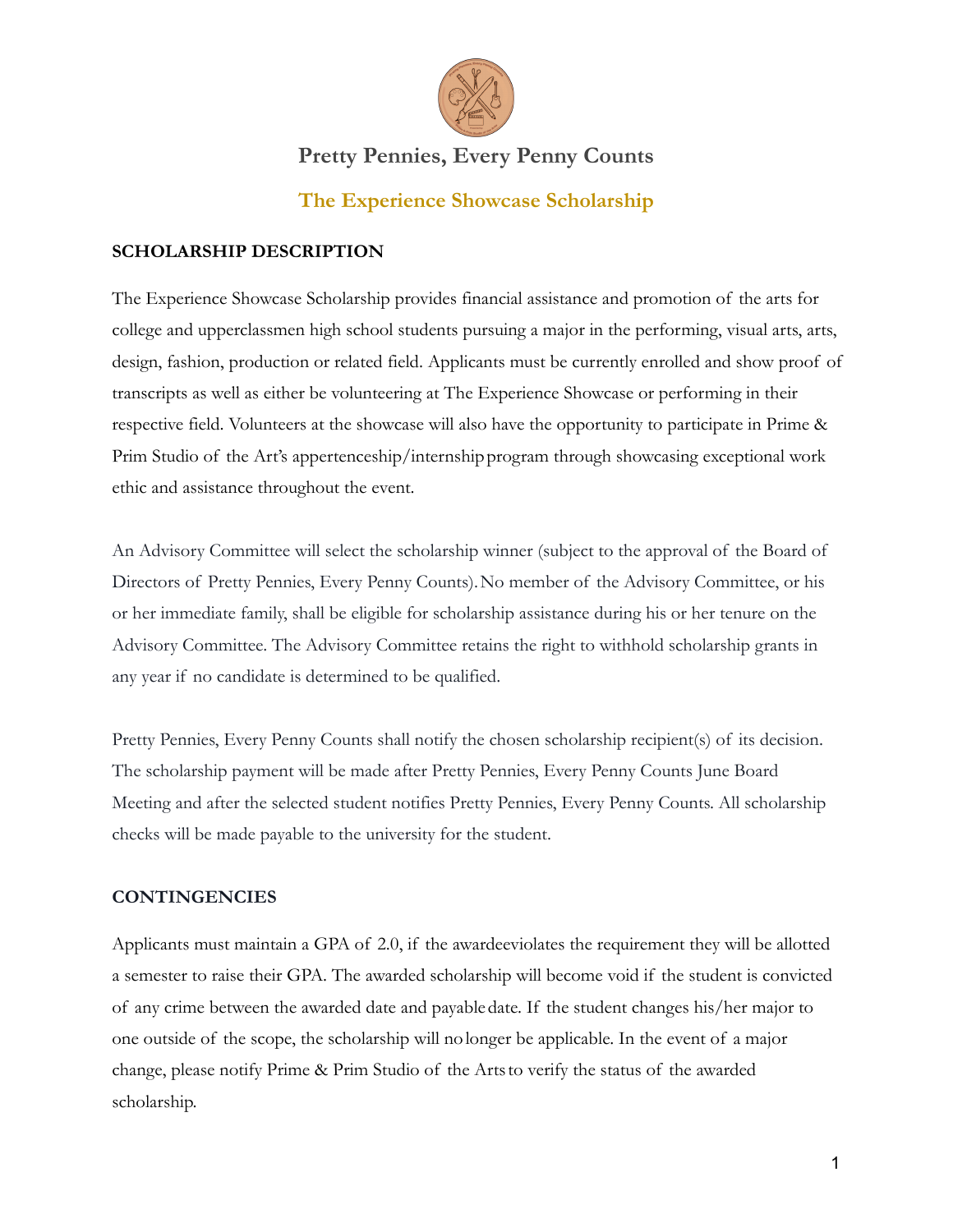

### **Pretty Pennies, Every Penny Counts**

### **VOLUNTEERS**

To be considered for The Experience Showcase Scholarship, participants must clock a combined 15 hours of volunteer work at Prime & Prim Studio ofthe Arts. Participants may choose between the events listed below. A separate sign-up document will be provided after completion of the scholarship application.

- 1. Set Design
	- **a. Dates and Times TBD**
	- b. Assisting with the artistic design of props and otherset pieces for The Experience Showcase
- 2. Extra in The Experience Showcase
	- a. **10/09/2021**
	- **b. Times TBD**
	- c. Performs as a non-speaking member of a scene in stage,motion picture, or television productions: Stands, walks, or sits in scenes as background for stars actions, or performs actions requiring special skills.
- 3. Ushers/Seating for The Experience Showcase
	- a. **10/09/2021**
	- **b. Times TBD**
	- c. Responsible for assisting guests to their seats and helping at the ticket booth
- 4. Behind the scenes attendee for models in The Experience Showcase
	- a. **10/09/2021**
	- **b. Times TBD**
	- c. Working backstage during The Experience Showcase fashion show assisting models during wardrobe changes as well as hair and makeup. Assisting production throughout behind the scenes interviews